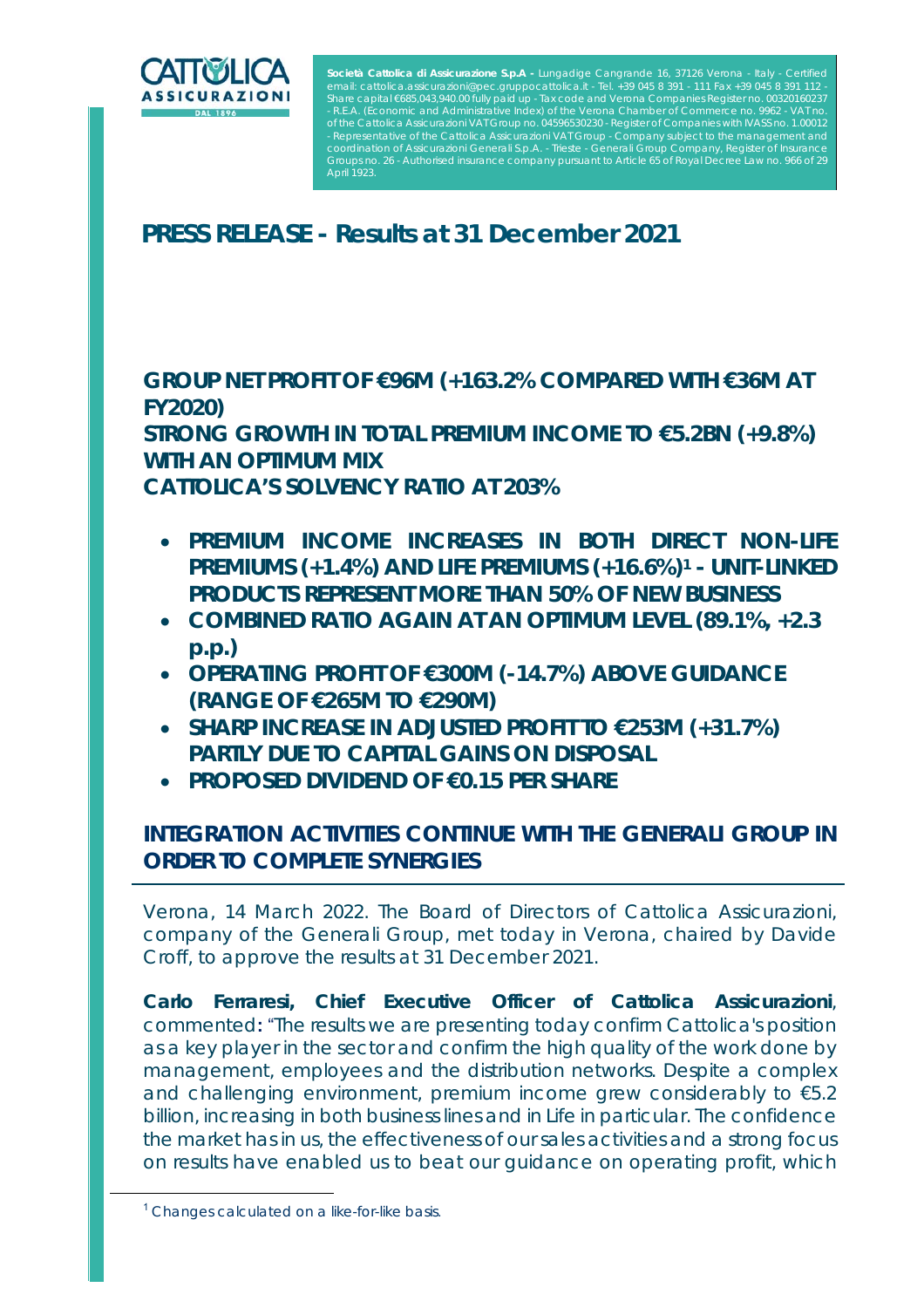

*stands at €300 million, and increase Group profit to €96 million, while strengthening our solidity, confirmed by a solvency ratio of 203%. The level of technical excellence was also excellent, with a combined ratio of 89.1%, one of the many challenges overcome in 2021.* 

*On the basis of these results, the Board of Directors will propose a dividend of €0.15 per share to the Shareholders' Meeting*".

As of 5 November 2021, thanks to the success of the public tender offer, Assicurazioni Generali controls Società Cattolica and its subsidiaries. The consolidated results of the sub-group consisting of Cattolica Assicurazioni and its subsidiaries are presented in this press release.

Following this event, there was no longer a regulatory requirement to calculate a Group Solvency II ratio. The ratio shown here therefore refers exclusively to Cattolica Assicurazioni.

 The income statement data of Lombarda Vita (disposed of on 12 April 2021) at 31 December 2020 and 2021 have been reclassified to specific "discontinued" items pursuant to IFRS 5. The data commented on here are therefore shown like for like, without the contribution of Lombarda Vita, which is synthetically represented in profit from discontinued operations together with capital gains on disposal.

**Total premium income from direct and indirect business,** both Non-Life and Life,<sup>2</sup> grew by 9.8% to  $\epsilon$ 5,166 million. In the Life segment, there was a 16.6% increase due to the growth in unit-linked products (+152.3%). Premiums from the direct Non-Life business also increased by 1.4% due to Non-Motor premiums.

At 89.1%, the **combined ratio** remains at an optimum level, although it increased by 2.3 percentage points compared with FY2020. It will be recalled that the previous financial year had benefited from a sharp drop in claims frequency as a result of the very strict lockdown.

The **operating result**3 decreased by 14.7% to €300 million. Both the result of the Non-Life segment ( $\epsilon$ 248 million vs.  $\epsilon$ 276 million in the previous year) and that of the Life segment (€55 million vs. €79 million) were down. The Non-Life result, while excellent, has been affected by the recovery in Motor claims frequency, while provisions for "dormant" policies and other one-off factors linked to interest rates have affected the Life result. The **operating RoE**<sup>4</sup> was therefore 7.3%.

<sup>&</sup>lt;sup>2</sup> This figure includes the insurance premiums and investment contracts of the Life classes as defined in IFRS 4.

<sup>&</sup>lt;sup>3</sup> See the Glossary

<sup>4</sup> Operating RoE is calculated as the operating result, less the cost of employees, taxes and minority interests, over the Group's average shareholders' equity (excluding the AFS reserve).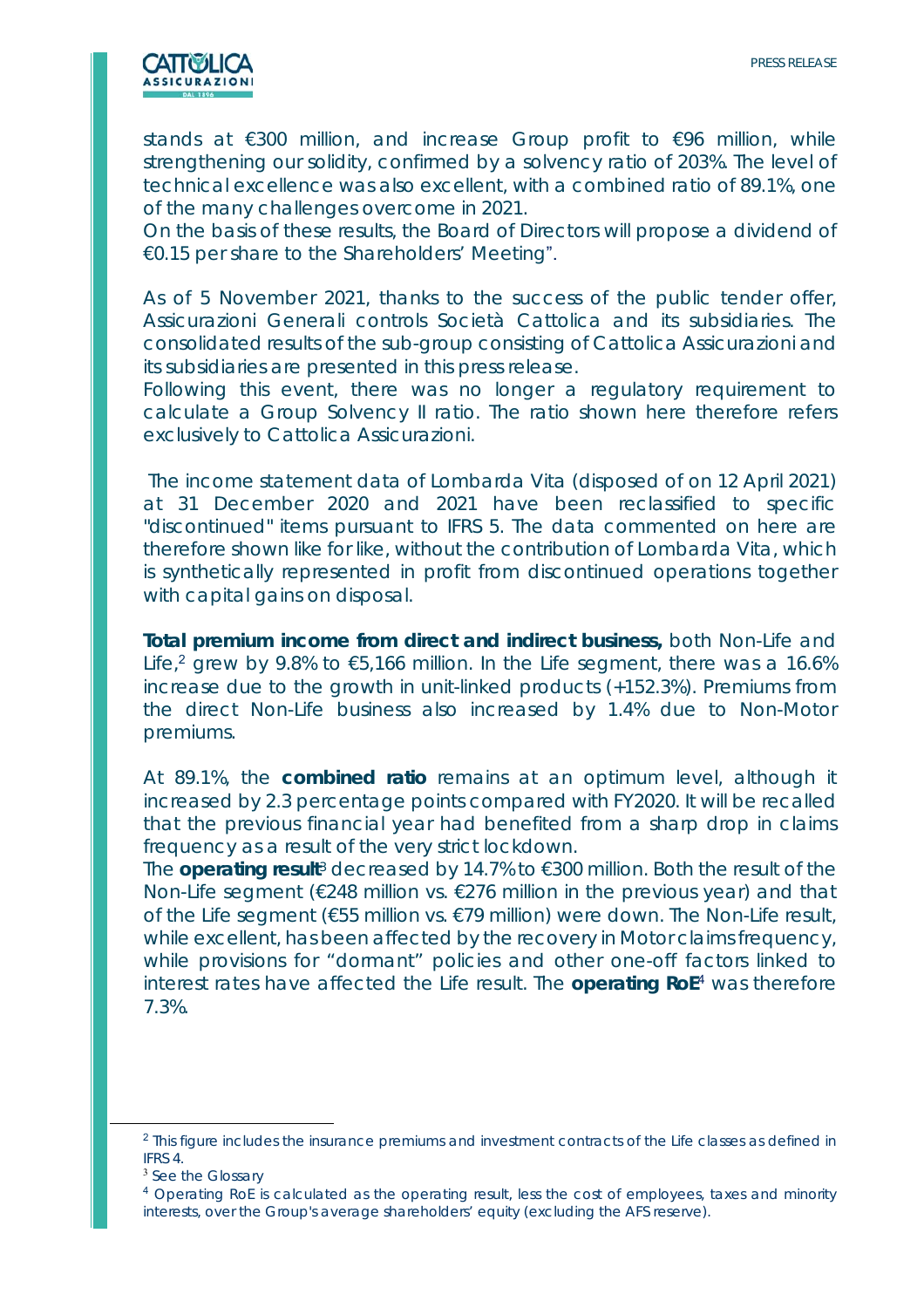

**Adjusted profit**5 grew strongly to €253 million in FY2021 compared with €192 million in FY2020. This KPI includes the capital gain of €104 million from the disposal of Lombarda Vita. The **net profit**6 of €96 million (€36 million in FY2020) is a marked improvement on the previous year, even taking €164 million of write-downs into account (of which €145 million relates to write-downs of goodwill of joint ventures with the BancoBPM Group).

### **Non-Life business**

**Premium income from direct business** increased by 1.4% to €2,134 million. The **Non-Motor segment** contributed €1,129 million to the result, with premium income up on the previous year (+5.4%). Premiums in the **Motor segment** amounted to €1,005 million, down compared with FY2020 (-2.7%): this change is due to the decrease in average premium due to the current competitive pressure on the market and the moderate decrease in Motor Vehicle Liability policies (of approximately 61,500 in 2021). The proportion of the Non-Motor classes reached 53% in accordance with the Company's strategic guidelines. The **combined ratio**7 was 89.1% (+2.3 p.p.), an excellent result that benefits from the positive performance of both Motor and Non-Motor segments. The claims ratio for retained business increased to 57.7% (+2.8 p.p.) due to the recovery in Motor claims frequency. The expense ratio worsened slightly to 29.9% (+0.8 p.p.) due to the increase in acquisition costs, while the G&A expense ratio fell slightly (-0.3p.p. to 7.6%) despite extraordinary expenses related to the remedial plan agreed with the supervisory authorities and to company transactions. The component of other technical items on premiums decreased from 2.8 to 1.5 p.p.: it will be recalled that last year the Motor Vehicle Liability voucher had an effect of 0.7 p.p.

#### **Life business**

In the Life segment, **premium income from direct business** grew strongly, with premiums of €3,008 million (+16.6%). In addition, there was a significant increase in unit-linked products in the business mix (+152.3%), which accounted for more than 50% of new business.

The with-profits component of new Life policies with a minimum guaranteed rate of zero drove a gradual decline in the Group's average guaranteed minimum reserves to 0.57% (-3 bps compared with FY2020). In addition, the new traditional policies written are characterised by low capital absorption overall due to their limited risk profile.

With regard to the Life operating result of €55 million, the decision to set aside a provision for risks of €7 million for potential claims related to the "dormant policies" reported by IVASS had a negative effect. In addition to this, there are negative impacts deriving from the business mix (some unit-linked lines show lower revenues in the year of issue compared with a higher margin in

<sup>&</sup>lt;sup>5</sup> Defined as the measure of Group profit minus the amortisation of the VOBA (value of business acquired, net of the related tax effects and for the Group's share) and goodwill impairment, which are relevant to the Group's profit but do not affect the Solvency position.

 $6$  Net of the minority-interest share.<br><sup>7</sup> Combined ratio for retained business: 1-(Technical balance/net premiums), inclusive of the other technical items.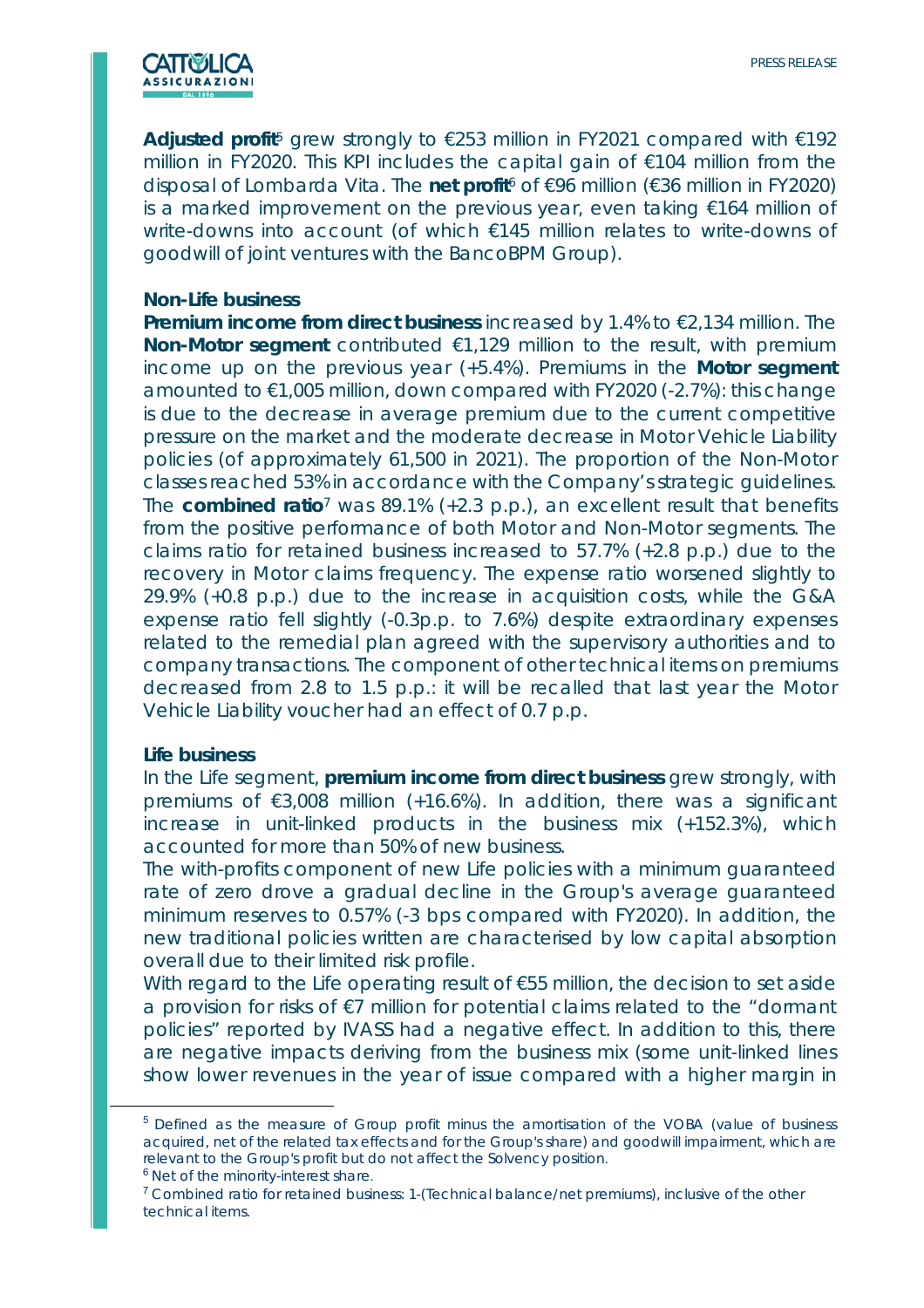

subsequent years) and the increase in reserves relating to the particularly low level of interest rates.

## **Financial management and financial position**

**Investment income**<sup>8</sup> amounted to €310 million (€298 million in FY2020), with a marked increase in the ordinary Non-Life component (+8.0%).

**Investments** amounted to €25,388 million. The **gross technical provisions of the Non-Life classes** amounted to €3,412 million (€3,496 million in FY2020) and the **provisions of the Life classes**, including financial liabilities from investment contracts, amounted to €19,580 million (€19,123 million in FY2020).

The figures at 31 December 2021 indicate continuing capital solidity, with **consolidated shareholders' equity** of €2,841 million, an increase on FY2020 (€2,613 million).

**The Solvency II ratio** of Cattolica Assicurazioni at 31 December 2021 was 203% inclusive of the dividend effect. The ratio is calculated according to the Standard Formula using the Undertaking Specific Parameters (USPs) authorised by the supervisory authority. The ratio recovered compared with FY2020 (188%). Following the acquisition of control of the Company by Assicurazioni Generali, Cattolica Assicurazioni no longer calculates a Group Solvency II ratio.

#### **Distribution network**

At 31 December 2021, the agency network consisted of 1,326 agencies and there were 5,314 bank branches distributing products issued by Cattolica and its subsidiaries.

## **Cattolica Assicurazioni**

Cattolica Assicurazioni's gross premiums written for direct business reached €2,211 million (-2.0%; €2,255 million in FY20), comprising €1,690 million for Non-Life direct business (-0.6%; €1,701 million in FY20) and €521 million for Life direct business (-6.1%; €554 million in FY20). On the basis of Italian GAAP, net profit amounted to €7 million.

#### **Shareholder remuneration**

The Board of Directors will propose the distribution of a single dividend of €0.15 per share to the Shareholders' Meeting. The proposed dividend will be payable as of 25 May 2022, with the coupon detachment date on 23 May 2022 and the record date on 24 May 2022, in accordance with the Borsa Italiana calendar.

## **Integration into the Generali Group**

Following the entry of Cattolica and its subsidiaries into the Generali Group perimeter, since last November, work sites have been set up to develop synergies in the respective business areas in order to move swiftly towards

<sup>8</sup> Financial assets, excluding investments whose risk is borne by the policyholders, before tax.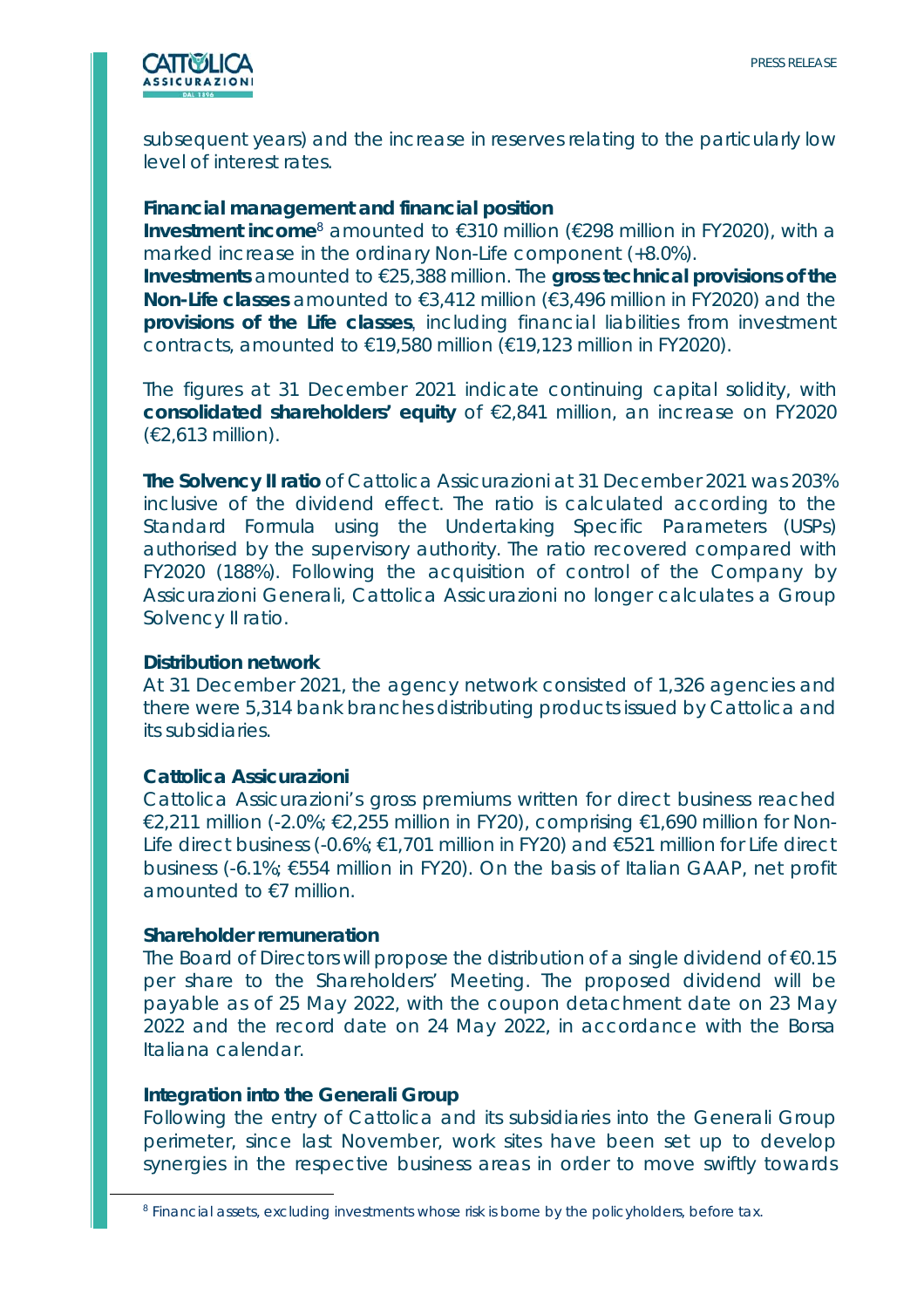

operational integration between the parties and the definition of common and synergic work processes. At present, all the sites are proceeding according to the timetable. It is recalled that, under the partnership agreement of June 2020, some industrial initiatives had already been activated with Generali in 4 strategic business areas: Asset Management, Reinsurance, IoT and Health. The project streams developed in line with the planned timeline, generating value for clients, distribution networks and stakeholders. The new Motor telematics product *Active Live*, the result of the combination of the Company's specific Motor skills and the technological innovation skills of Generali Jeniot, generated an excellent customer reaction, with a penetration of around 34% of the new subscriptions of individual Motor policies on the Cattolica agency network. With regard to the Health business, the *Active Benessere* product, the innovative health product developed in collaboration with Generali Welion also active in the event of epidemics or pandemics, was completed and made available at the end of the first half of the year. New premiums for this product reached  $\epsilon$  3.5 million. As envisaged by the partnership agreement, the reinsurance of part of the premiums continued as planned, while within the scope of Asset Management, the delegation of part of the portfolio was completed, which coincided with greater investment by Cattolica in so-called "alternative" securities, the incidence of which on the total, with respect to the end of 2020, rose by almost 2 p.p. during the last financial year.

#### **The Covid-19 emergency**

To address the health and economic crisis caused by the pandemic, business continuity and workforce protection have been ensured through the immediate adoption of home working mode for all Group employees. In September 2020, the activities necessary for a safe return to the operational premises had already been carried out and from October to December 2021, there was a partial return to work in person, on a voluntary basis and always with a view to maintaining protective measures, limiting simultaneous access to the offices to a maximum of 25% of employees. Due to the wide spread of the new variant of the virus, since the second half of December the Group has returned to an emphasis on full home working mode.

The same tools as those prepared in 2020 (remote payments, Motor and Life remote sales) remain available to cover and safeguard customers, while with regard to the Motor Voucher granted in 2020, at the end of the year of validity at the end of May 2021, for customers who benefited from this discount, it was not completely reabsorbed on policy renewal in 2021. Following the government's extension in 2021 of the "Superbonus 110%", which was initially part of the measures promulgated in May 2020 to support the economic recovery, Cattolica promoted the initiative whereby customers are offered the service of purchasing the tax credit under favourable conditions, combined with the option of a series of specifically targeted insurance cover options.

With regard to the implications for the Group's business, compared with 2020, when the business was materially affected by the contingency: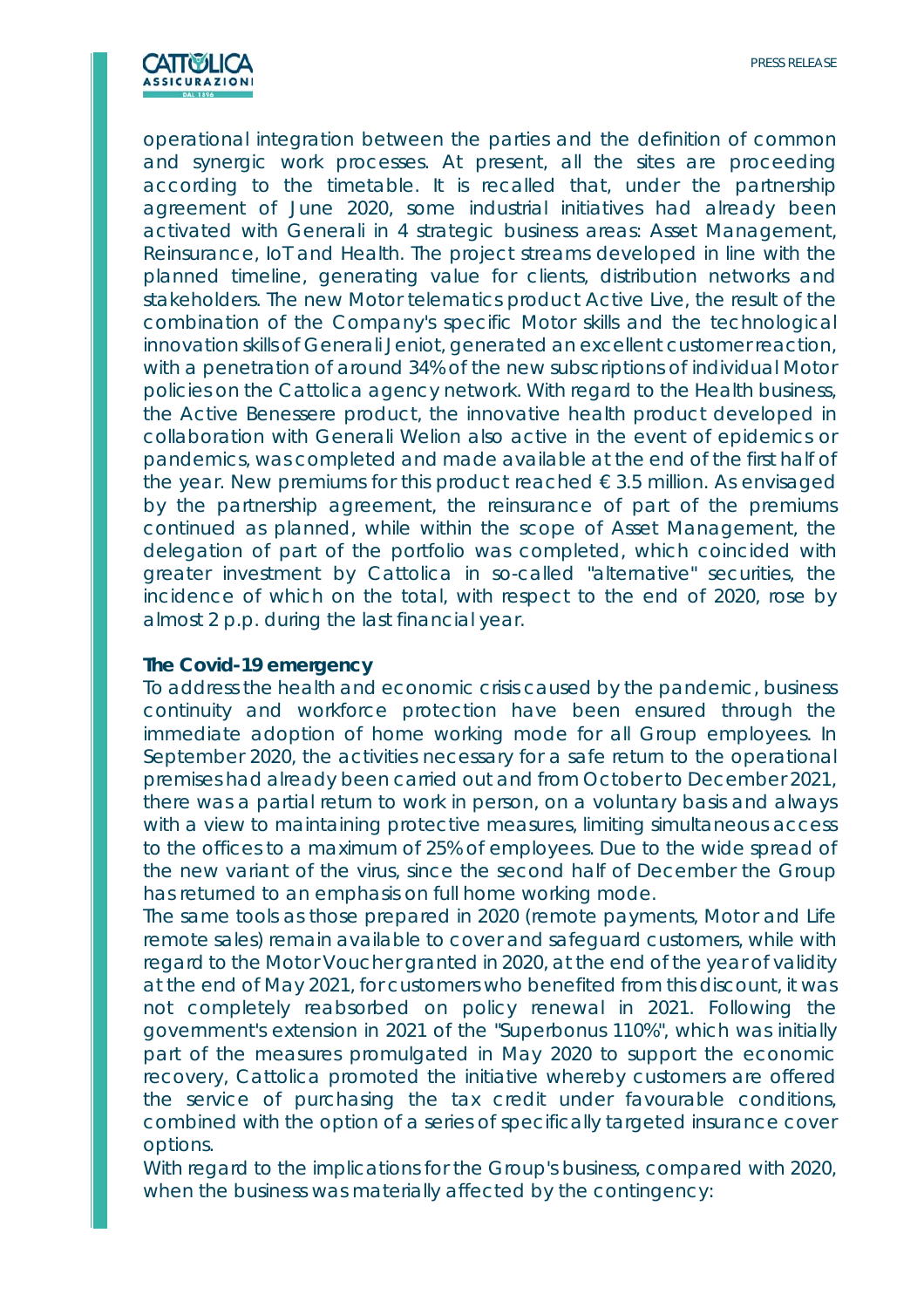

- New business levels in the first half of 2021 were not materially affected by the partial lockdown imposed in the first few months of the year;
- the average number of weekly surrenders in 2021 was essentially in line with that of the second half of 2020 and in any case lower than in the pre-Covid period;
- 2021, only partly affected by lockdown, did not record the same decreases in claims in the Non-Life classes, while the decrease relating to management in the Motor Vehicle Liability class continued, albeit to a lesser extent;
- no particularly significant claims emerged as a result of the pandemic in either the Non-Life or Life businesses. The only Non-Life class affected was Miscellaneous Financial Loss, due to business interruptions and income reimbursement in 2020.

#### **Guidance for the first few months of 2022**

In 2022, the companies in the Cattolica Assicurazioni sub-group will undertake the first phase of operational integration with the companies of the parent company, Assicurazioni Generali.

Integration could result in the emergence of the first synergies, as well as oneoff costs incurred to carry it out.

In business terms and net of the above effects, it is expected that changes in the economic scenario, including due to the future slowing of the Covid-19 crisis, will result in a recovery in claims frequency, particularly in the Motor segment. Combined with competitiveness on motor tariffs, this phenomenon should result in a material decline in the Non-Life operating result. This decrease should be partly offset by the improvement in the Life operating result due to the growth of assets and the improvement in the business mix achieved in recent years, as well as the absence of some of the negative entries recorded for the segment in 2021.

Pursuant to paragraph 2 of Article 154-*bis* of the Consolidated Law on Finance, Financial Reporting Officer Atanasio Pantarrotas declares that the accounting information contained in this press release matches the company documents, books and financial records.

\*\*\*\*\*\*

\*\*\*\*\*\*

Please be advised that the separate financial statements, the consolidated financial statements, the consolidated non-financial statement at 31 December 2021 and the Report on Corporate Governance and Ownership Structure can be obtained by the general public from the Company's registered office, on its website at www.cattolica.it and from the "eMarket STORAGE" storage facility authorised by Consob, which is managed by Spafid Connect S.p.A. and can be accessed from the www.emarketstorage.com website in the manner and within the time limits set out in the applicable laws and regulations.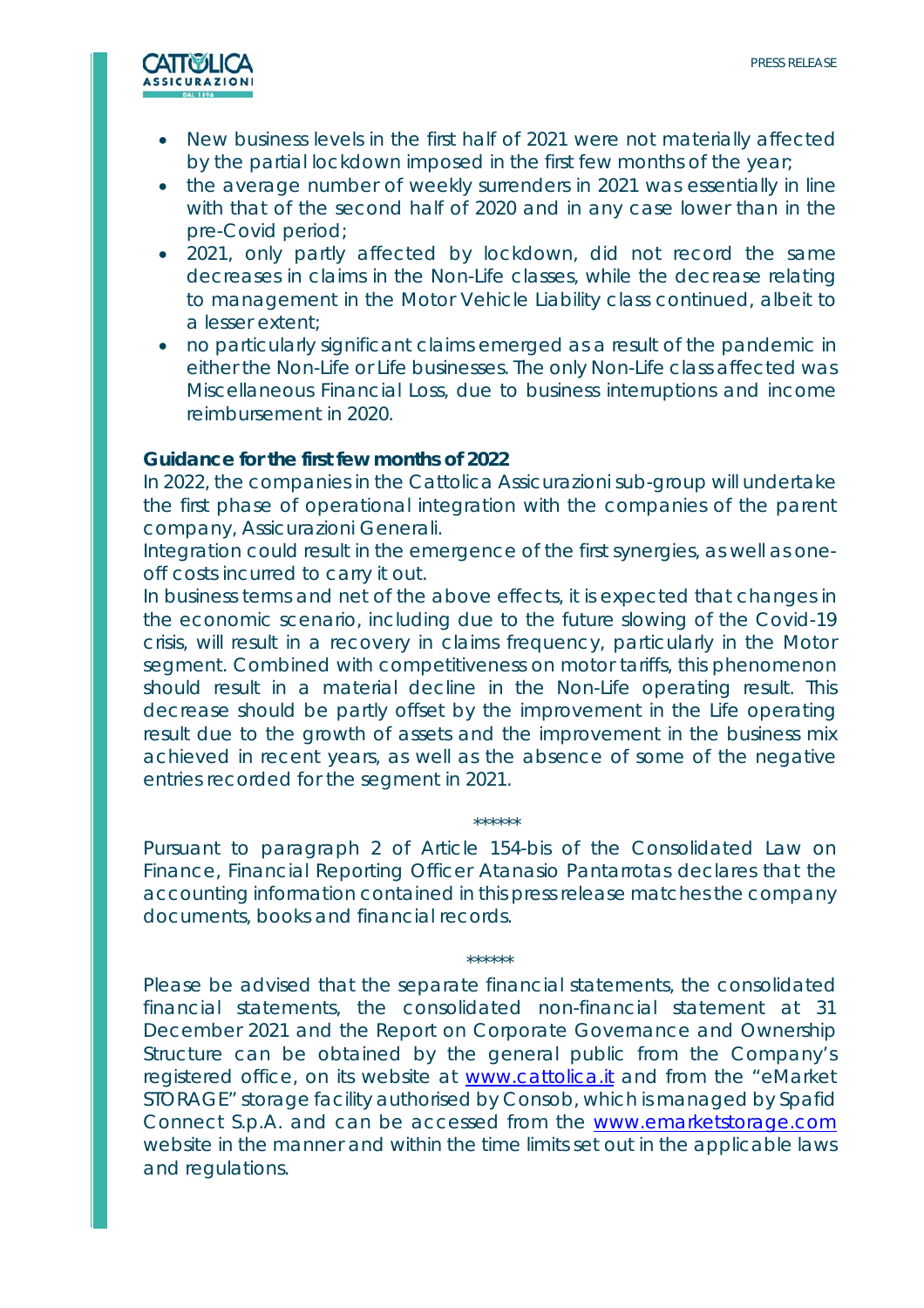

The results at 31 December 2021 will be presented to the financial community at 09:30 hours tomorrow, 15 March 2022, in a conference call (with Italian, English and original audio). The numbers to be called are: + 39 02 805 88 11 from Italy, + 44 1 212818003 from the United Kingdom and +1 718 7058794 from the United States. Journalists may follow the event by calling +39 02 805 88 27 (listen-only mode). The results presentation will be available in the Investor Relations section of the homepage of the website at www.cattolica.it.

*The reclassified schedules as at 31 December 2021 of the consolidated statement of financial position and the consolidated income statement and of the Parent Company are appended. Please be advised that the relevant documents have not yet been certified by the independent auditors. The same applies to the Solvency II data pursuant to IVASS Regulation no. 42 of 2 August 2018. In these appended schedules, it should be noted that the figures for Lombarda Vita have been reclassified under the appropriate "discontinued" items pursuant to IFRS 5.* 

## SOCIETÁ CATTOLICA DI ASSICURAZIONE

*Cattolica Assicurazioni, a Generali Group company, is one of the main players on the Italian insurance market and has been listed on the Milan Stock Exchange since 2000. With approximately 3.5 million customers who rely on its insurance solutions and products, Cattolica and its subsidiaries have 1,326 agencies in large cities and smaller towns throughout Italy and a network of 1,826 agents. Cattolica promotes insurance protection for individuals,*  families and businesses, with a particular focus on the local community and the social and *economic contexts in which they operate.*

#### **CONTACT INFORMATION**

 **Chief Financial Officer Media Relations Office** 

Investor.relations@cattolicaassicurazioni.it Tel +39 337 1165255

Atanasio Pantarrotas, CFA Erminia Frigerio – Media Relations Tel. +39 045 8391738 erminia.frigerio@cattolicaassicurazioni.it

> Angelo Cipriani – Local Media Tel. +39 347 5074052 angelo.cipriani@cattolicaassicurazioni.it

#### **Glossary**

Operating result: the operating result does not include the more volatile components (realised gains, write-downs and other one-off items). In detail, the Non-Life operating result is defined as the sum of the technical balance, net of reinsurance, ordinary financial revenues and other nontechnical net charges (depreciation, amortisation and write-downs of insurance receivables, etc.). The operating result does not include financial gains and losses on disposals, write-downs of other assets, the cost of financial debt (subordinated debt), amortisation of the value of business acquired (VOBA), voluntary redundancy incentives, the staff severance indemnity and other one-off items. The Life operating result is defined in a similar way, with the difference that all financial income contributing to the return of securities pertaining to separate accounts and those classified as class D is considered part of the operating result.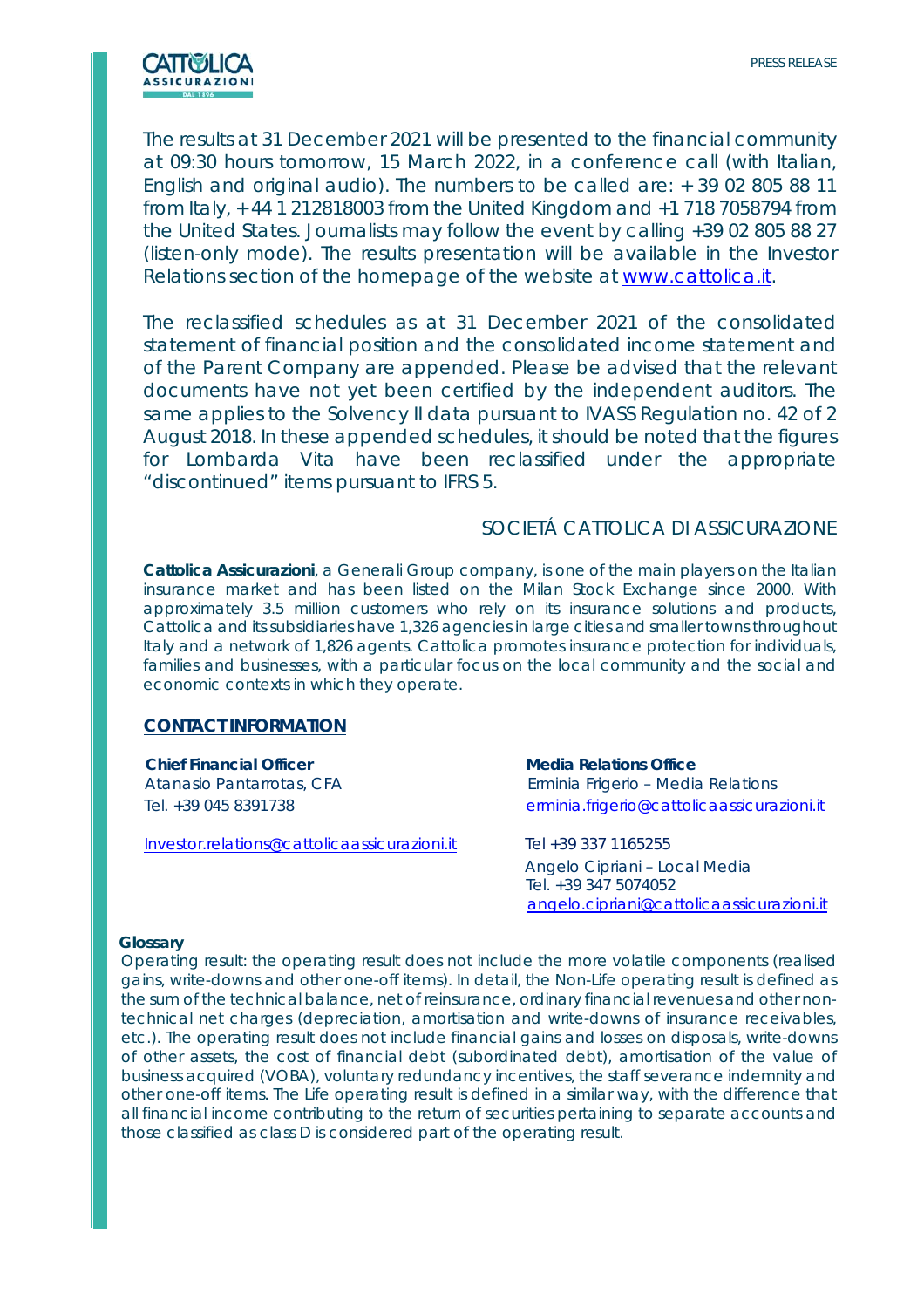#### **Cattolica Group - Consolidated financial statements as at 31 December 2021**

**(prepared in accordance with international accounting standards)**

| Reclassified statement of financial position (amounts in millions) | 2021   | 2020     | Mandatory<br>schedule<br>items $(')$ |
|--------------------------------------------------------------------|--------|----------|--------------------------------------|
| <b>Assets</b>                                                      |        |          |                                      |
| Real estate and securities investments                             | 1.153  | 1.176    | $4.1 + 2.1$                          |
| Equity investments in subsidiaries, associates and joint ventures  | 179    | 174      | 4.2                                  |
| Loans and receivables                                              | 1.033  | 1.194    | 4.4                                  |
| Investments held to maturity                                       | 100    | 184      | 4.3                                  |
| Available-for-sale financial assets                                | 17.218 | 17.147   | 4.5                                  |
| Financial assets at fair value through profit or loss              | 5.306  | 4.221    | 4.6                                  |
| Cash and cash equivalents                                          | 399    | 360      | $\overline{7}$                       |
| <b>Investments</b>                                                 | 25.388 | 24.456   |                                      |
| Intangible assets                                                  | 515    | 705      | $\mathcal{I}$                        |
| Reinsurers' share of technical provisions                          | 558    | 580      | 3                                    |
| Other assets net of other liabilities                              | 553    | 830      | (1)                                  |
| of which assets of disposal groups held for sale                   | 9      | 9.363    |                                      |
| of which liabilities of disposal groups held for sale              | 0      | $-9.132$ |                                      |
| <b>ASSETS</b>                                                      | 27.014 | 26.571   |                                      |
| Shareholders' equity and liabilities                               |        |          |                                      |
| Group capital and reserves                                         | 2.312  | 2.104    |                                      |
| Group result                                                       | 96     | 36       | 1.1.9                                |
| Shareholders' equity attributable to the Group                     | 2.408  | 2.140    | 1.1                                  |
| Shareholders' equity attributable to minority interests            | 433    | 473      | 1.2                                  |
| Consolidated shareholders' equity                                  | 2.841  | 2.613    | $\mathcal{I}$                        |
| Premium provision                                                  | 886    | 892      |                                      |
| Claims provision                                                   | 2.526  | 2.604    |                                      |
| Non-Life gross technical provisions                                | 3.412  | 3.496    | 3                                    |
| Life gross technical provisions                                    | 19.368 | 18.771   | 3                                    |
| Other Non-Life gross technical provisions                          | 3      | 3        | 3                                    |
| Other Life gross technical provisions                              | 362    | 425      | 3                                    |
| <b>Financial liabilities</b>                                       | 1.028  | 1.263    | 4                                    |
| of which deposits to policyholders                                 | 212    | 352      |                                      |
| SHAREHOLDERS' EQUITY AND LIABILITIES                               | 27.014 | 26.571   |                                      |
|                                                                    |        |          |                                      |

|                                                                                 |          |          | Mandatory<br>schedule |
|---------------------------------------------------------------------------------|----------|----------|-----------------------|
| Reclassified income statement (amounts in millions)                             | 2021     | 2020     | items $(*)$           |
|                                                                                 |          |          |                       |
| Revenues and income                                                             |          |          |                       |
| Net premiums                                                                    | 4.891    | 4.405    | 1.1                   |
| Commission income                                                               | $\Omega$ | 2        | 1.2                   |
| Income and expenses from financial instruments at fair value through profit or  | 236      | 66       | 1.3                   |
| loss<br>Financial income from Class D                                           | 231      | 69       |                       |
| Income from equity investments in subsidiaries, associates and joint ventures   | 8        | 5        | 1.4                   |
| Income from other financial instruments and investment property                 | 573      | 618      | 1.5                   |
| of which change in other financial liabilities                                  | 0        | 0        |                       |
| Other revenues                                                                  | 191      | 113      | 1.6                   |
| Total revenues and income                                                       | 5.899    | 5.209    |                       |
| Costs and expenses                                                              |          |          |                       |
| Net claims-related expenses                                                     | $-4.297$ | $-3.618$ | 2.1                   |
| Commission expense                                                              | $-2$     | $-4$     | 2.2                   |
| Expenses from equity investments in subsidiaries, associates and joint ventures | $-4$     | $-18$    | 2.3                   |
| Expenses from other financial instruments and investment property               | $-217$   | $-256$   | 2.4                   |
| Operating expenses                                                              | $-813$   | $-745$   | 2.5                   |
| Commissions and other acquisition expenses                                      | $-555$   | $-497$   |                       |
| Investment management expenses                                                  | $-5.3$   | $-48$    |                       |
| Other administrative expenses                                                   | $-20.5$  | -200     |                       |
| Other costs                                                                     | $-472$   | $-455$   | 26                    |
| <b>Total costs and expenses</b>                                                 | $-5.805$ | $-5.096$ |                       |
| Result for the period before taxes                                              | 94       | 113      |                       |
| Taxes                                                                           | $-94$    | $-103$   | 3                     |
| Result for the period after taxes                                               | $\Omega$ | 10       |                       |
| Result of discontinued operations                                               | 108      | 61       |                       |
| <b>CONSOLIDATED RESULT FOR THE PERIOD</b>                                       | 108      | 71       |                       |
| Result attributable to minority interests                                       | 12       | 35       |                       |
| <b>RESULT ATTRIBUTABLE TO THE GROUP</b>                                         | 96       | 36       |                       |
|                                                                                 |          |          |                       |

*(\*) The items in the consolidated financial statements pursuant to ISVAP Regulation No. 7 of 13 July 2007 are shown.*

(\*\*) Other receivables, other assets and other tangible assets (statement of financial position asset items = 5 + 6 + 2.2) net ol<br>provisions, payables and other liabilities (statement of financial position liability items